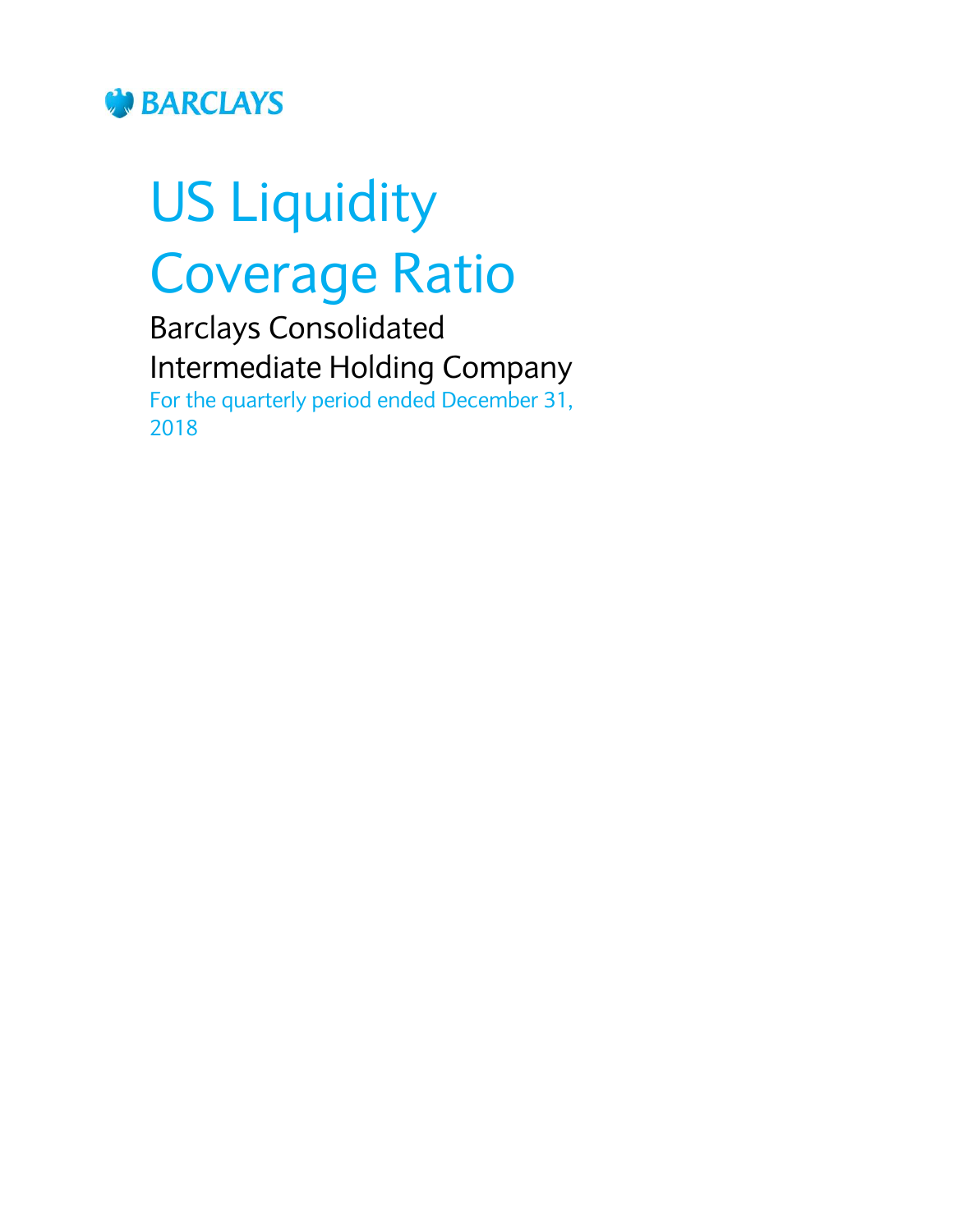#### **Contents**

| Overview                                |    |
|-----------------------------------------|----|
| US Liquidity Coverage Ratio             | 4  |
| <b>High Quality Liquid Assets</b>       |    |
| <b>Funding Sources</b>                  | 8  |
| <b>Currency and Derivative Exposure</b> | 9  |
| Liquidity Management                    | 9  |
| Note on forward-looking statements:     | 10 |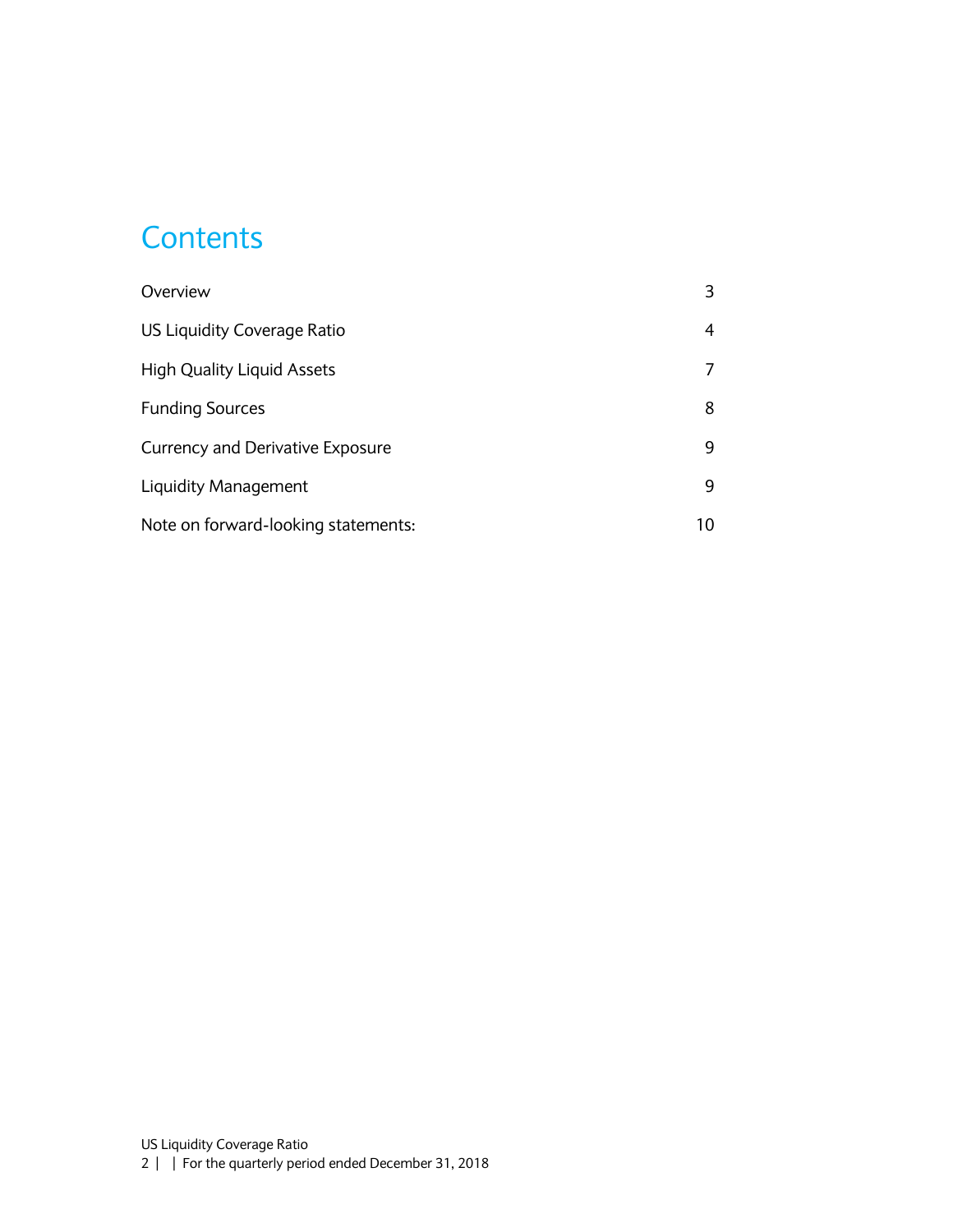#### <span id="page-2-0"></span>**Overview**

Barclays is a transatlantic consumer and wholesale bank, offering an integrated set of products and services across retail banking, wealth management, corporate banking and investment banking. We serve individuals, small and large businesses, corporations, institutions and governments. Barclays operates through two principal business divisions: Barclays UK and Barclays International. Our dual home markets in the UK and US anchor our business in the two most important global financial centers and two of the most resilient western economies.

Barclays' US subsidiaries and non-branch businesses are organized under an Intermediate Holding Company (IHC), Barclays US LLC (BUSLLC), in order to meet the legal requirements established by Regulation YY of the Board of Governors of the Federal Reserve System (the Board). The IHC became operational on July 1, 2016 and its key operating subsidiaries include Barclays Capital Inc. (BCI) and Barclays Bank Delaware (BBDE). Barclays Group US Inc. (BGUS) is a bank holding company that holds all of the IHC's subsidiaries. BCI is our Securities and Exchange Commission (SEC) registered securities broker-dealer and Commodity Futures Trading Commission (CFTC) registered Futures Commission Merchant (FCM), and operates key investment banking and capital markets businesses within Barclays' Corporate and Investment Bank Business Offering. BBDE is our US Insured Depository Institution (IDI) regulated by the FDIC, and operates our US Consumer Bank business within Barclays' Cards and Payments business offering.

The IHC has been subject to the US Liquidity Coverage Ratio (LCR) minimum requirement of 100% as of April 1, 2017.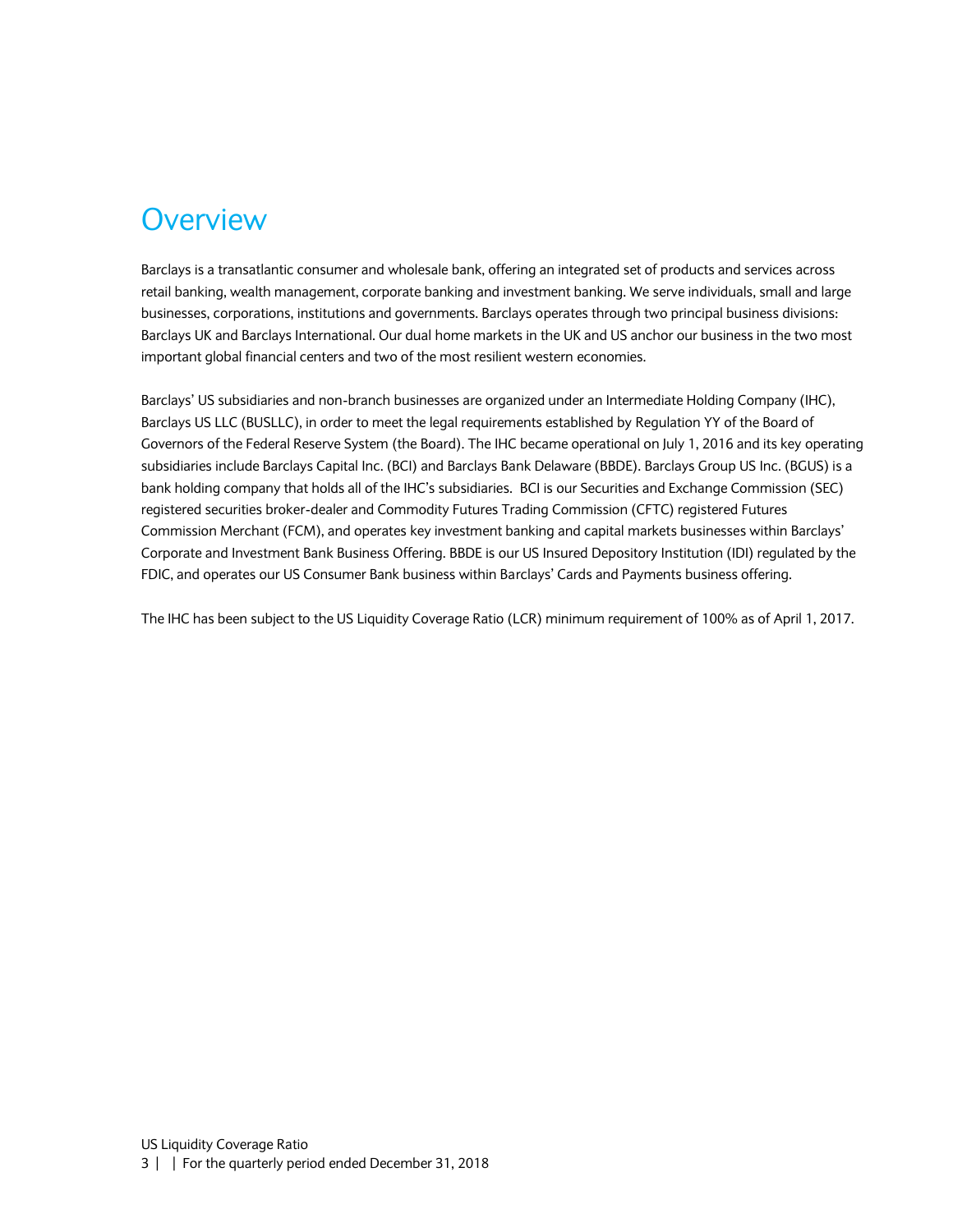# <span id="page-3-0"></span>US Liquidity Coverage Ratio

The LCR is a quantitative liquidity requirement implemented by the Board, the Office of the Comptroller of the Currency (OCC), and the Federal Deposit Insurance Corporation (FDIC) (collectively, the US Bank Regulators). It requires each subject company to maintain high-quality liquid assets (HQLA) sufficient to meet its projected total net cash outflows over a 30 calendar-day period of significant stress. The calculation of projected total net cash outflows for the LCR is also required to incorporate the difference between the peak day and 30-day cumulative net cash outflow, or a maturity mismatch add-on. The LCR is calculated by dividing HQLA by the total net cash outflows, with a regulatory minimum requirement of 100%.

The HQLA is comprised of Level 1, 2A, and 2B Assets with associated haircuts that are prescribed by the US Bank Regulators. Level 1 Assets include Central Bank reserves, US Treasuries, Agencies, and some Sovereigns and are not subject to a haircut. Level 2A Assets include debt guaranteed by a U.S. government sponsored entity, as well as other Sovereigns, and have a 15% haircut. Level 2B Assets receive a 50% haircut and encompass investment grade debt and Russell 1000 equities. Level 2A and 2B Assets may not comprise more than 40% of the entire buffer, and Level 2B Assets may not comprise more than 15% of the entire buffer. The assets in the buffer must be unencumbered and under Barclays Treasury control. Furthermore, under the LCR rule, the excess amount of HQLA held by BBDE as an IDI subsidiary subject to a minimum LCR requirement is not transferrable to non-bank affiliates and must be excluded from the consolidated IHC's HQLA.

| <b>IHC LCR (\$millions)</b> |                          |
|-----------------------------|--------------------------|
|                             | <b>Quarterly Average</b> |
|                             | <b>Weighted Amount</b>   |
|                             | as of Dec. 31, 2018      |
| HQLA                        | 17,378                   |
| Net Outflows                | 11,940                   |
| I CR                        | $146%$ <sup>1</sup>      |

<sup>1</sup>The average of the liquidity coverage ratios as calculated under § 249.10(b) for the quarterly period as of December 31, 2018.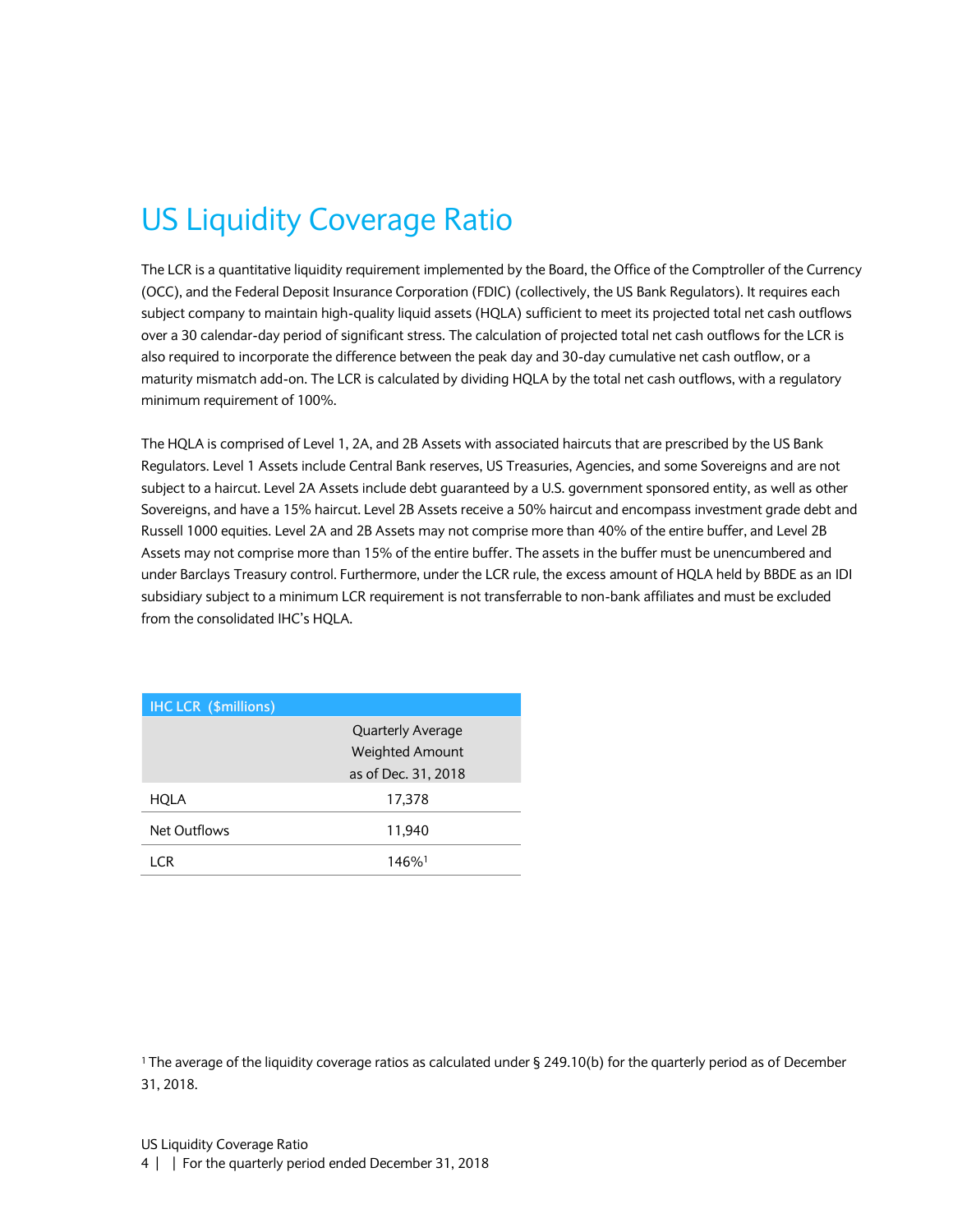The table below summarizes the primary categories of net cash outflows in the LCR calculation. Inflow and outflow products are prescribed per the LCR mapping, and are attributed with explicit weightings largely based on underlying asset quality and counterparty information. Inflows are capped at 75% of total outflows. Additionally, secured lending transactions where the asset has been rehypothecated for greater than 30 days receive a 0% inflow weighting in the calculation.

| <b>LCR Weighting</b>   |         |       |                                                         |
|------------------------|---------|-------|---------------------------------------------------------|
| <b>Deposit Funding</b> | Minimum | 3%    | Stable deposits, fully insured by the FDIC              |
|                        | Maximum | 40%   | Partially insured, non-retail deposit, non-<br>brokered |
| Unsecured wholesale    | Minimum | 5%    | Operational deposits, fully insured by the FDIC         |
| funding                |         |       |                                                         |
|                        | Maximum | 100%  | Financial, non-operational                              |
| Secured wholesale      | Minimum | $0\%$ | Secured by Level 1 liquid assets, including US          |
| funding/lending        |         |       | Treasuries, Agencies, and Sovereigns.                   |
|                        | Maximum | 100%  | Secured by Non-HQLA assets                              |

The Board has implemented public disclosure requirements for the LCR to promote market discipline by providing the public with comparable liquidity information about covered companies. The requirement to disclose applies to all depository institution holding companies and covered nonbank financial companies that are subject to the LCR. The disclosure requires a quantitative and qualitative summary on a quarterly basis.

The following table details the Consolidated Barclays IHC LCR for the quarterly period ended December 31, 2018.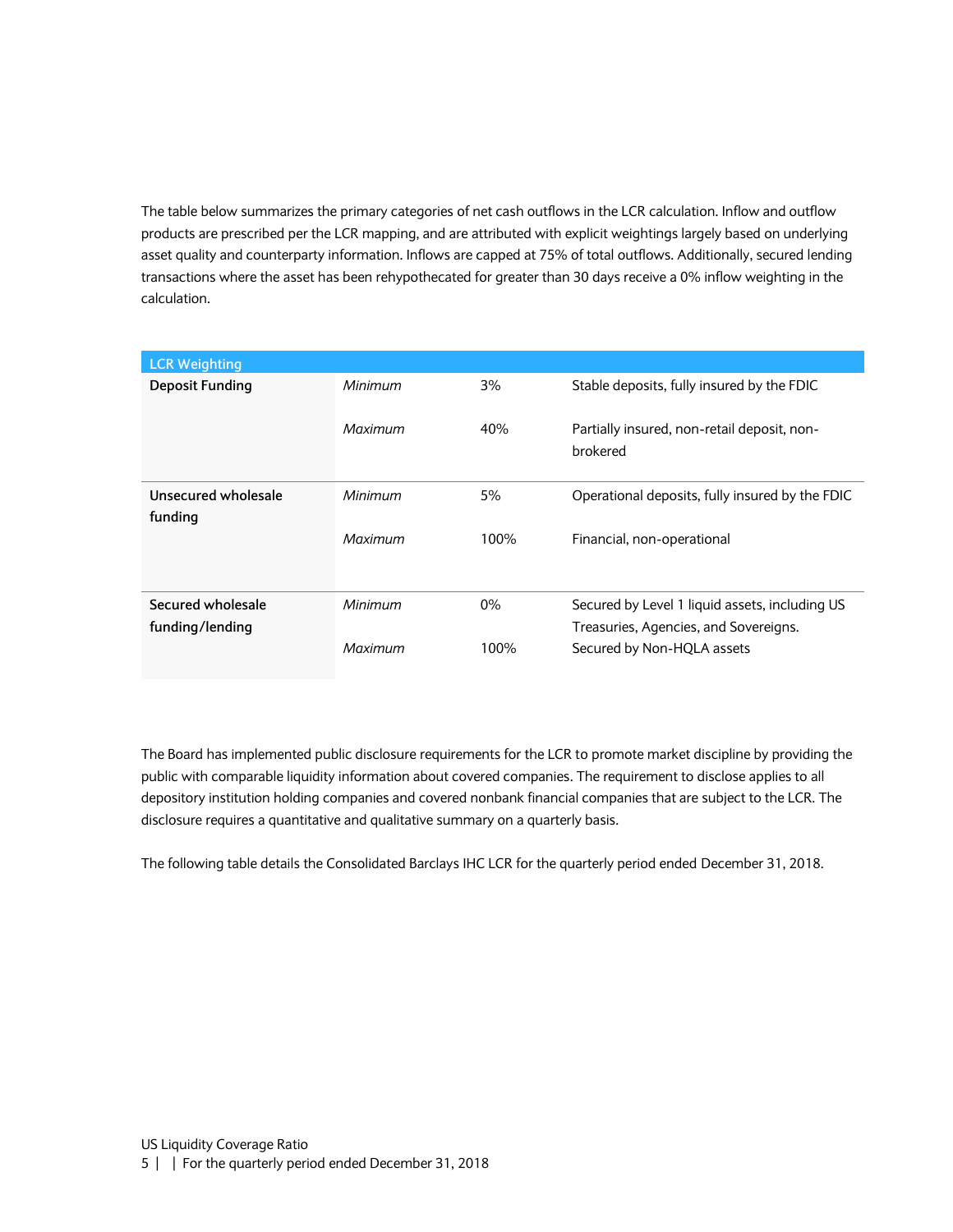|    | <b>Consolidated IHC Liquidity Coverage Ratio</b>                                                                                   |                                 |                                |  |  |  |
|----|------------------------------------------------------------------------------------------------------------------------------------|---------------------------------|--------------------------------|--|--|--|
|    | 10/01/2018 to 12/31/2018<br>In Millions of U.S Dollars                                                                             | Average<br>Unweighted<br>Amount | Average<br>Weighted<br>Amount  |  |  |  |
|    | HIGH-QUALITY LIQUID ASSETS                                                                                                         |                                 |                                |  |  |  |
| 1  | Total eligible high-quality liquid assets (HQLA), of which:                                                                        | 17,459                          | 17,378                         |  |  |  |
| 2  | Eligible Level 1 liquid assets                                                                                                     | 16,921                          | 16,921                         |  |  |  |
| 3  | Eligible level 2A liquid assets                                                                                                    | 538                             | 457                            |  |  |  |
| 4  | Eligible level 2B liquid assets                                                                                                    | 0                               | $\mathbf{0}$                   |  |  |  |
|    | <b>CASH OUTFLOW AMOUNTS</b>                                                                                                        |                                 |                                |  |  |  |
| 5  | Deposit outflow from retail customers and counterparties, of which:                                                                | 22,680                          | 2,863                          |  |  |  |
| 6  | Stable retail deposit outflow                                                                                                      | $\mathbf{0}$                    | $\mathbf 0$                    |  |  |  |
| 7  | Other retail funding                                                                                                               | 13,943                          | 1,394                          |  |  |  |
| 8  | Brokered deposit outflow                                                                                                           | 8,737                           | 1,469                          |  |  |  |
| 9  | Unsecured wholesale funding outflow, of which:                                                                                     | 3,545                           | 3,536                          |  |  |  |
| 10 | Operational deposit outflow                                                                                                        | $\boldsymbol{0}$                | 0                              |  |  |  |
| 11 | Non-operational funding outflow (incl Wholesale free credits)                                                                      | 3,545                           | 3,536                          |  |  |  |
| 12 | Unsecured debt outflow                                                                                                             | $\mathbf{0}$                    | $\overline{0}$                 |  |  |  |
| 13 | Secured wholesale funding and asset exchange outflow, of which:                                                                    | 123,629                         | 31,893                         |  |  |  |
| 14 | Additional outflow requirements, of which:                                                                                         | 1,694                           | 390                            |  |  |  |
| 15 | Outflow related to derivative exposures and other collateral requirements                                                          | 1,694                           | 390                            |  |  |  |
| 16 | Outflow related to credit and liquidity facilities including unconsolidated structured                                             |                                 |                                |  |  |  |
|    | transactions and mortgage commitments                                                                                              | $\boldsymbol{0}$                | $\mathbf 0$                    |  |  |  |
| 17 | Other contractual funding obligation outflow                                                                                       | 197                             | 197                            |  |  |  |
| 18 | Other contingent funding obligations outflow                                                                                       | 0                               | 0                              |  |  |  |
| 19 | <b>TOTAL CASH OUTFLOW</b>                                                                                                          | 151,745                         | 38,879                         |  |  |  |
|    | <b>CASH INFLOW AMOUNTS</b>                                                                                                         |                                 |                                |  |  |  |
| 20 | Secured lending and asset exchange cash inflow                                                                                     | 124,721                         | 24,568                         |  |  |  |
| 21 | Retail cash inflow                                                                                                                 | 160                             | 80                             |  |  |  |
| 22 | Unsecured wholesale cash inflow                                                                                                    | 1,365                           | 1,360                          |  |  |  |
| 23 | Other cash inflows, of which:                                                                                                      | 1,258                           | 1,258                          |  |  |  |
| 24 | Net derivative cash inflow                                                                                                         | 16                              | 16                             |  |  |  |
| 25 | Securities cash inflow                                                                                                             | 1                               | 1                              |  |  |  |
| 26 | Broker-dealer segregated account inflow                                                                                            | 1,241                           | 1,241                          |  |  |  |
| 27 | Other cash inflow                                                                                                                  | $\boldsymbol{0}$                | $\boldsymbol{0}$               |  |  |  |
| 28 | TOTAL CASH INFLOW                                                                                                                  | 127,503                         | 27,266                         |  |  |  |
|    |                                                                                                                                    |                                 | Average<br>Amount <sup>1</sup> |  |  |  |
| 29 | <b>HQLA AMOUNT</b>                                                                                                                 |                                 | 17,378                         |  |  |  |
| 30 | TOTAL NET CASH OUTFLOW AMOUNT EXCLUDING THE MATURITY MISMATCH ADD-ON                                                               |                                 | 11,615                         |  |  |  |
| 31 | <b>MATURITY MISMATCH ADD-ON</b>                                                                                                    |                                 | 325                            |  |  |  |
| 32 | TOTAL NET CASH OUTFLOW AMOUNT                                                                                                      |                                 | 11,940                         |  |  |  |
| 33 | LIQUIDITY COVERAGE RATIO (%)                                                                                                       |                                 | 146%                           |  |  |  |
|    |                                                                                                                                    |                                 |                                |  |  |  |
|    | 1 The amounts reported in this column may not equal the calculation of those amounts using component amounts reported in rows 1-28 |                                 |                                |  |  |  |

due to technical factors such as the application of the level 2 liquid asset caps, the total inflow cap, and for depository institution holding companies subject to subpart G, the application of the modification to total net cash outflows.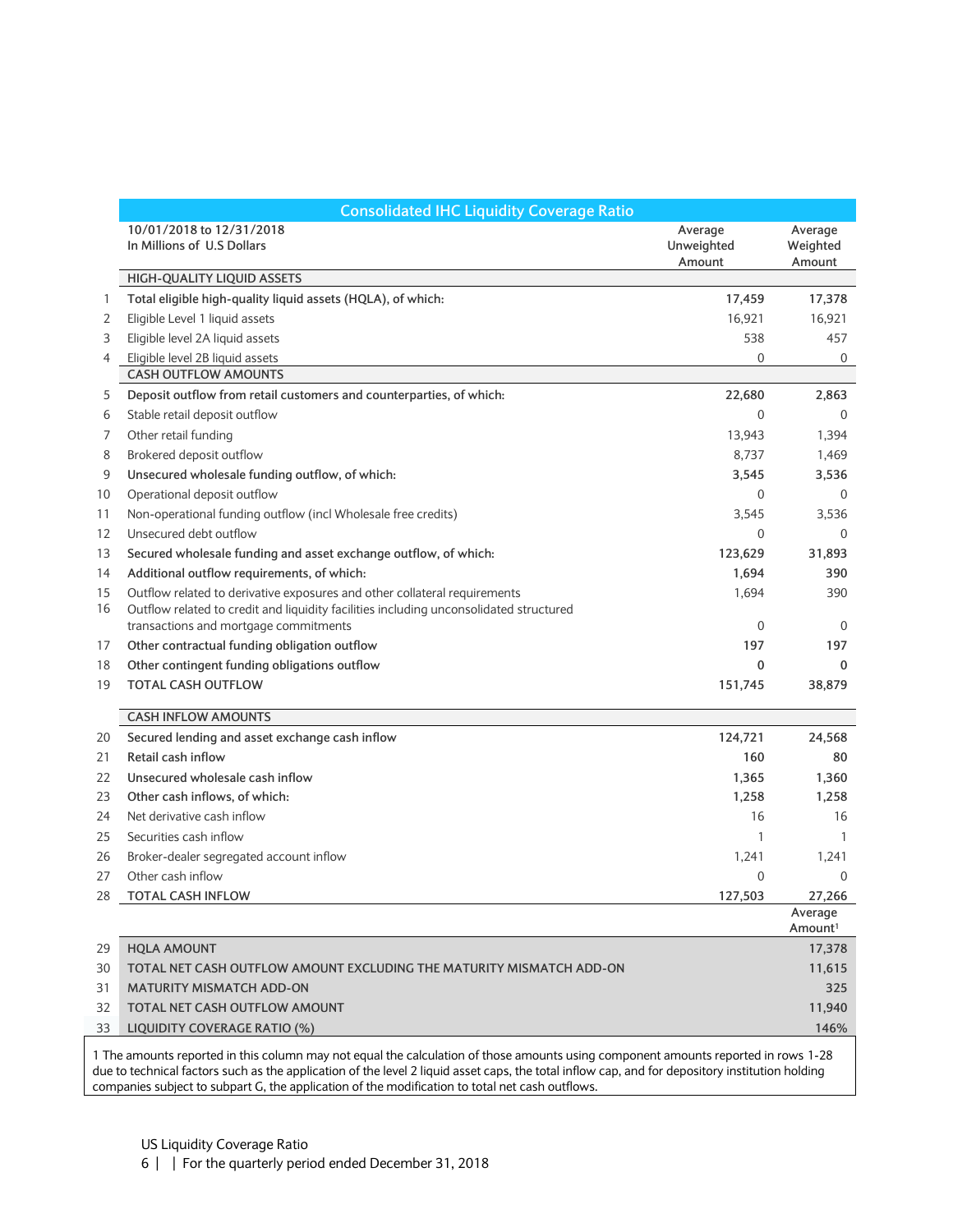Barclays IHC has consistently demonstrated a strong LCR since required to maintain a 100% minimum, with a 4Q18 average of 146%. Secured financing in BCI is the primary driver of the IHC's LCR. The average 4Q18 secured financing in BCI is \$7.3bn of the \$11.9bn total IHC weighted net cash outflow. HQLA has averaged \$17.4bn for the quarter, well above the minimum requirement with respect to the total net cash outflows. BBDE also contributes to volatility from deposits outflow and fluctuation in reserve balances. Because BBDE is an IDI subsidiary of the IHC with a minimum LCR requirement, surplus HQLA in excess of its standalone requirement is not transferable to non-bank affiliates and it is excluded from the IHC HQLA.

The 4Q18 average LCR of 146% increased 7% from the 3Q18 average of 139%. This is primarily driven by an increase in Level 1 HQLA assets from incremental funding into the entity and a reduction in secured financing stress. This was partially offset by a reduction in inflows from some consolidation of intercompany flows.

The average LCR will fluctuate from period to period due to changes in HQLA and ongoing business activity.

# <span id="page-6-0"></span>High Quality Liquid Assets

The IHC's average HQLA for 4Q18 is \$17.4bn, \$0.9bn higher than the prior quarter average of \$16.5bn. The composition of HQLA is mainly Level 1, as it includes US Treasury holdings in the bank's liquidity pool as well as central bank reserves. The stressed and notional balances are largely equivalent since Level 1 HQLA does not receive a haircut.

| HQLA (\$millions)        |                     |                          |  |
|--------------------------|---------------------|--------------------------|--|
| <b>Quarterly Average</b> |                     | <b>Quarterly Average</b> |  |
|                          | Unweighted Amount   | Weighted Amount          |  |
|                          | as of Dec. 31, 2018 | as of Dec. 31, 2018      |  |
| Level 1                  | 16,921              | 16,921                   |  |
| Level 2A                 | 538                 | 457                      |  |
| Level 2B                 |                     |                          |  |
| <b>Total HQLA</b>        | 17,459              | 17,378                   |  |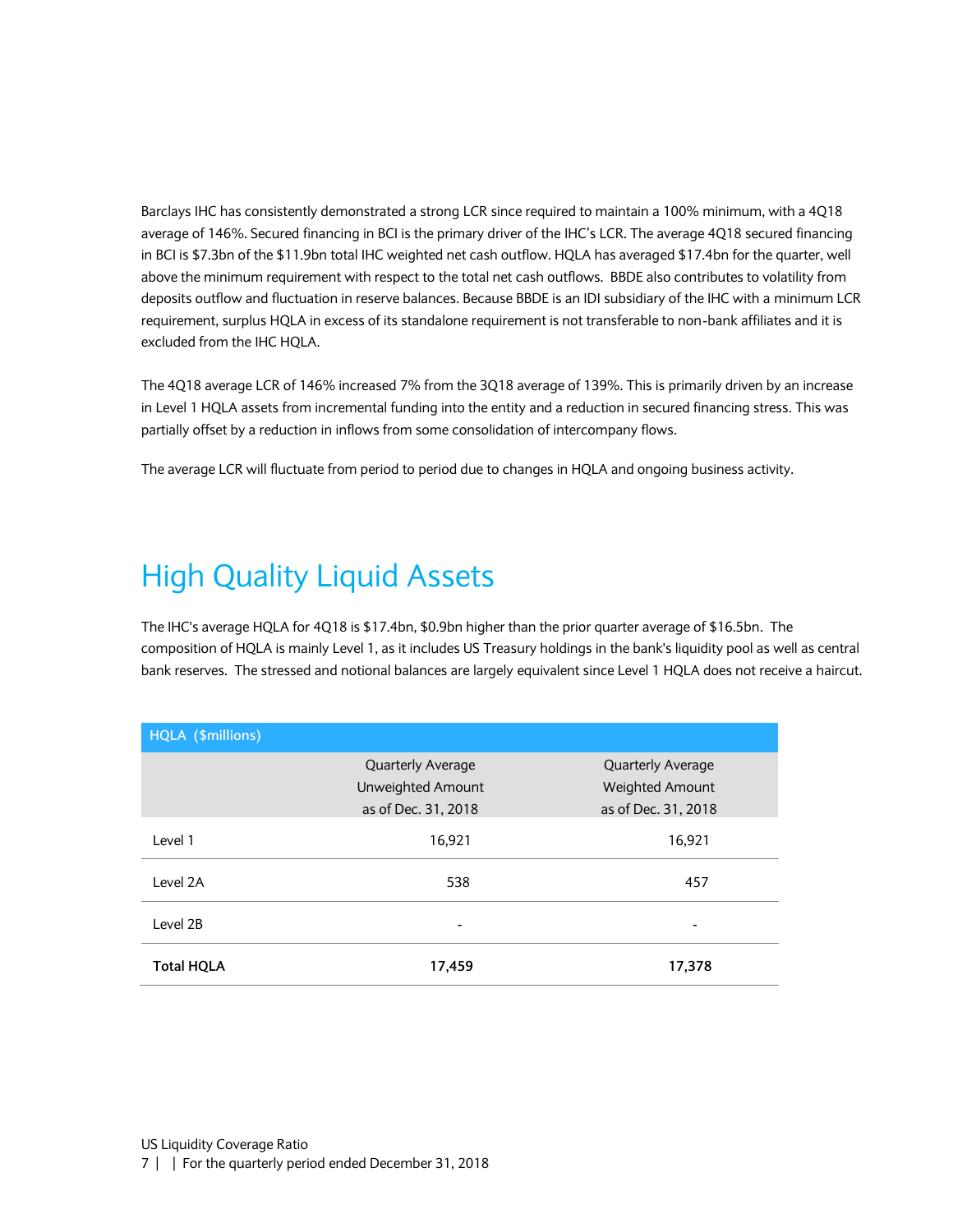# <span id="page-7-0"></span>Funding Sources

The IHC maintains a funding profile that is diversified across a range of funding types and tenors. The IHC closely manages its short and long term liquidity needs and risks in the normal course of business and under different stress scenarios. The primary sources of funding for the IHC are secured funding transactions, senior and subordinated unsecured debt, retail and brokered deposits, a credit card securitization program, and shareholders' equity. Secured funding transactions are mainly collateralized by HQLA securities. The primary usages of secured funding in the IHC are securities borrowing transactions and the funding of the firm's portfolio of investment securities.

Retail and brokered deposit products provide a stable source of funding for the IHC's credit card and consumer loan business operating in BBDE. Additional long-term funding for the bank entity is provided through a credit card securitization program.

Additional unsecured funding needs for the IHC are met through debt and equity issued to the IHC's parent, Barclays Bank PLC (BBPLC). These sources are used to support the cash needs of the IHC's businesses and fund the IHC's liquidity buffer.

Potential liquidity risks associated with the IHC's sources of funding are monitored and mitigated by the IHC's HQLA liquidity buffer. These risks are managed as part of Barclays Liquidity Risk Appetite (LRA), which accounts for potential liquidity needs under a range of stress scenarios and over different time horizons.

| <b>Unsecured LCR Outflows and Inflows (\$millions)</b>                                             |                                                                             |                                                                           |
|----------------------------------------------------------------------------------------------------|-----------------------------------------------------------------------------|---------------------------------------------------------------------------|
| Outflows                                                                                           | <b>Quarterly Average</b><br><b>Unweighted Amount as</b><br>of Dec. 31, 2018 | <b>Quarterly Average</b><br><b>Weighted Amount as</b><br>of Dec. 31, 2018 |
| Deposit outflow from retail customers and counterparties,                                          |                                                                             |                                                                           |
| of which:                                                                                          | 22,680                                                                      | 2,863                                                                     |
| Other retail funding outflow                                                                       | 13,943                                                                      | 1,394                                                                     |
| Brokered deposit outflow                                                                           | 8,737                                                                       | 1,469                                                                     |
| Unsecured wholesale funding outflow, of which:<br>Non-operational funding outflow (incl. Wholesale | 3,545                                                                       | 3,536                                                                     |
| free credits)                                                                                      | 3,545                                                                       | 3,536                                                                     |
| <b>Inflows</b>                                                                                     |                                                                             |                                                                           |
| Retail cash inflow                                                                                 | 160                                                                         | 80                                                                        |
| Unsecured wholesale cash inflow                                                                    | 1,365                                                                       | 1,360                                                                     |

US Liquidity Coverage Ratio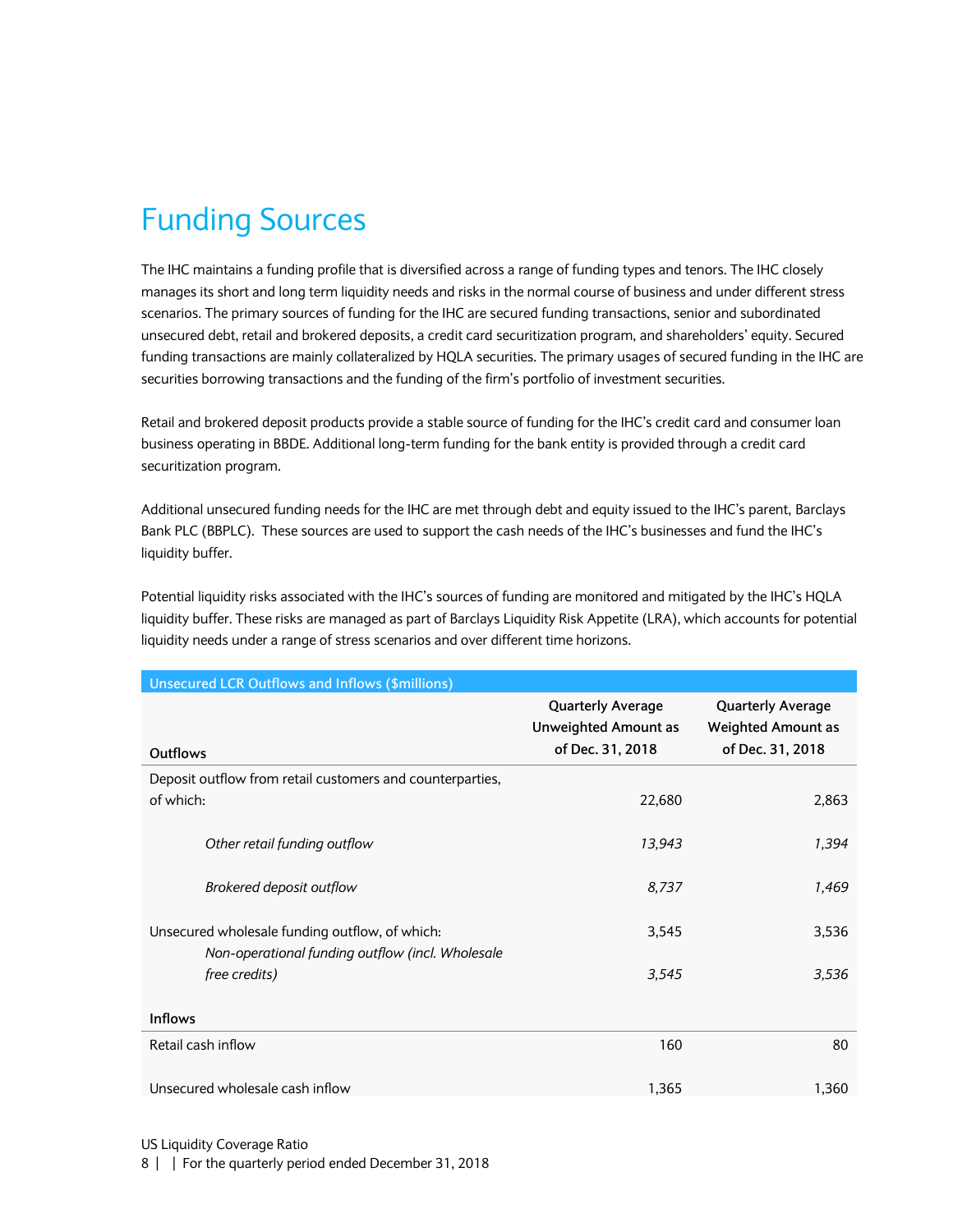#### <span id="page-8-0"></span>Currency and Derivative Exposure

The IHC has limited principal exposure to derivatives instruments, as a majority of principal derivatives are booked in entities outside of the IHC. BCI holds direct membership with multiple US clearinghouses and provides agency clearing services for OTC cleared derivatives and exchange traded derivatives, including US listed equity options. Collateral calls on BCI arise from initial and variation margin requirements calculated by the clearinghouses.

The US LCR is calculated and reported on a consolidated basis in a common currency, USD. The majority of assets and liabilities in the IHC are USD denominated, however currency exposure may arise when assets and liabilities are not matched in the same currency. When this occurs, Treasury rebalances these currencies as necessary.

## <span id="page-8-1"></span>Liquidity Management

The efficient management of liquidity is essential to retain the confidence of the financial markets. LCR is an indicator of an entity's ability to meet liquidity needs over a 30-day period of significant liquidity stress. Barclays Treasury continuously monitors its internally developed stress tests as well as the LCR to maintain adherence to internal limits and external regulatory requirements.

Barclays' management of funding and liquidity in the US is bound by limits that support the LRA. The LRA is set by the board of Barclays in line with Barclays' Enterprise Risk Management Framework (ERMF). Treasury actively manages funding and liquidity within the limit framework, leveraging early warning indicators (EWIs), targets, and triggers to keep US-based legal entities, branches, and businesses within the established risk appetite.

<span id="page-8-2"></span>The Treasury Risk function is an independent review function responsible for the governance of the liquidity risk mandate defined by the Barclays board. Barclays' comprehensive control framework for managing liquidity risk is designed to deliver the appropriate term and structure of funding consistent with the LRA.